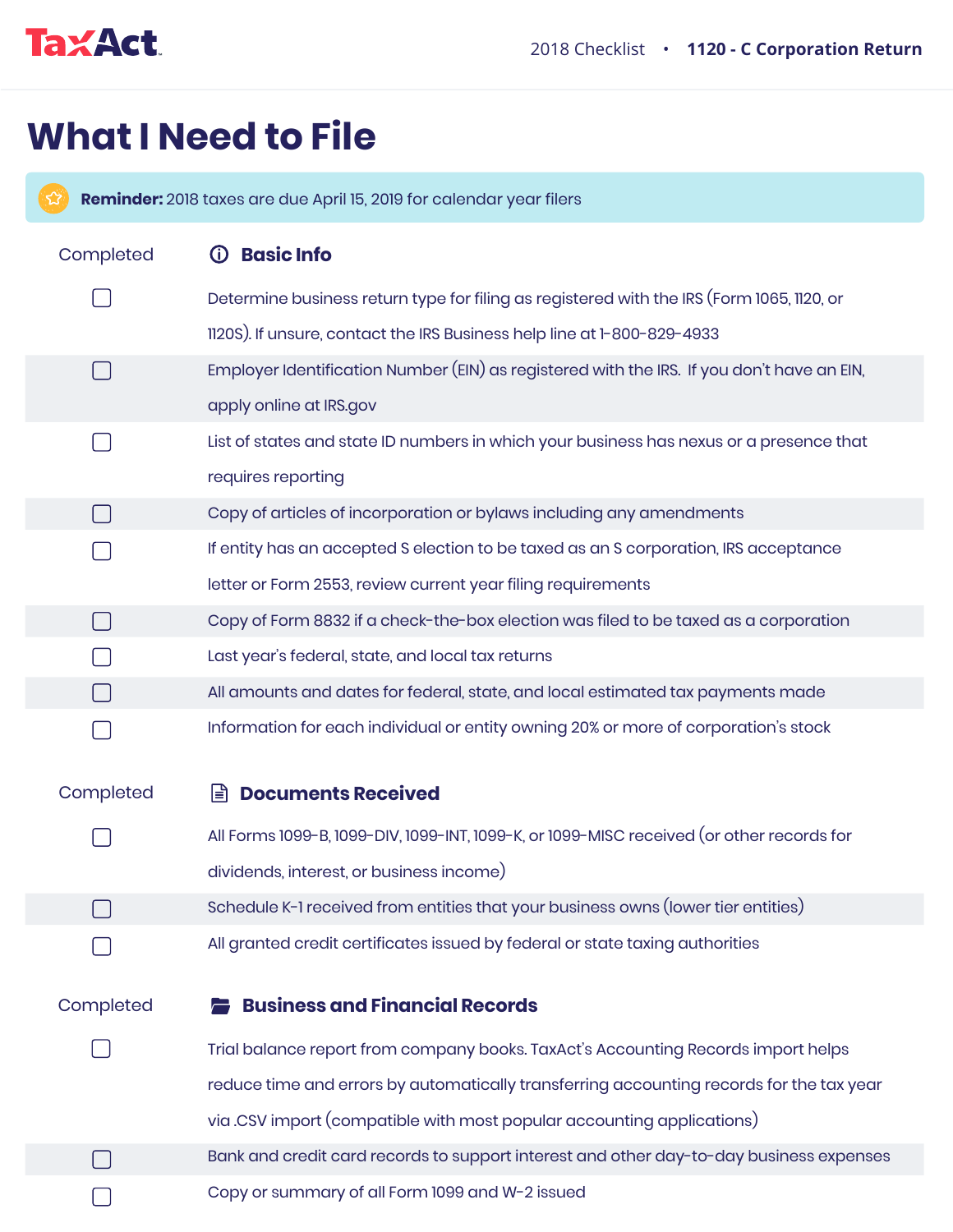

## **What I Need to File**

**Reminder:** 2018 taxes are due April 15, 2019 for calendar year filers Completed **Business and Financial Records** Reports detailing all federal unemployment, Social Security, and Medicare tax paid (Forms 940 & 941) Reports of state and local payroll tax paid  $\Box$ If business was conducted in multiple states, compile a report of sales, payroll, and property values for each state Schedule of carryover losses, deductions, or credits from prior year tax returns Reports for inventory including cost of goods or materials purchased for resale or manufacture and the total value of goods or materials at the end of year **Completed Asset Records** Prior year depreciation schedules detailing asset cost, date placed in service, prior depreciation, and business use percentage Date of purchase, cost, trade-in allowance, and business use percentage for all assets acquired during the tax year  $\Box$ Date of purchase, cost, sales proceeds, trade-in allowance, expenses of the sale, and accumulated depreciation for all assets disposed of during the tax year  $\Box$ Mileage log for each owned or leased vehicle (business use and total use)

Reports for business use percentage and actual expenses for each owned vehicle (gas and maintenance costs)

**Notes**